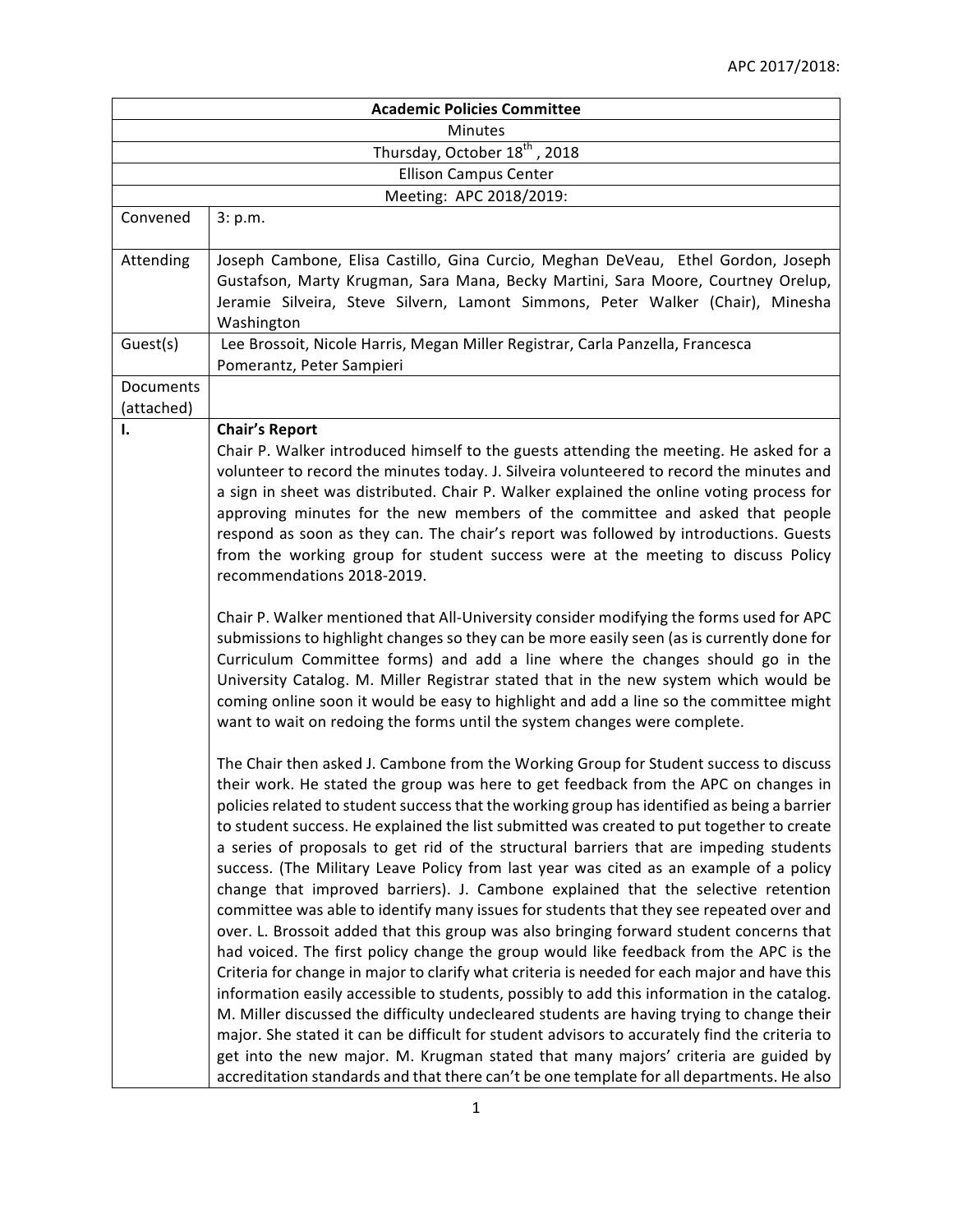|      | stated that many of the criteria seem arbitrary and can cause greater hurdles for the        |
|------|----------------------------------------------------------------------------------------------|
|      | weaker students. P. Walker asked the student representatives M. Washington and M.            |
|      | DeVeau if they knew of any difficulties finding criteria for changing majors or getting into |
|      | a major. Both explained they did not have any difficulties getting into their major but M.   |
|      | DeVeau asked if the criteria were in degree tracker for students. M. Miller stated that      |
|      | information was available in degree tracker but if students were not able to get into        |
|      | certain courses in a semester their options that were availble for them were not always      |
|      | available in degree tracker. N. Harris stated she felt all departments should have their     |
|      | criteria in the catalog. P Walker felt everyone wants this information available and maybe   |
|      | it would be possible to speak to all of the Chairs about how to report their criteria in as  |
|      |                                                                                              |
|      | easy and unburdensome a way as possible. P. Walker asked about adding General                |
|      | Education course category information to flow sheets/General Education flow sheets. M.       |
|      | Miller stated it would be difficult to have General Education requirements and options       |
|      | show up on transcripts but they might be able to be added to the advisor transcripts but     |
|      | the print is getting extremely small on those documents. M. Miller also stated that it is    |
|      | important to advise students that if they don't choose to double dip their support course    |
|      | requirements with their General Education requirements it may take them significantly        |
|      | longer and need more credits to graduate. J. Cambone felt this was important                 |
|      | information for students to have. C. Panzella asked if the working group needs to be         |
|      | present when they submit policy changes to the committee. P. Walker explained it is the      |
|      | protocol of APC for at least one person to be present to answer any questions the            |
|      | committee may have about an agenda proposal. He also mentioned he receives the policy        |
|      | changes prior to the meeting and is willing to help to draft or to make necessary changes    |
|      | before the information comes to the committee. J. Cambone stated that the policy             |
|      | changes will need to be thrashed out before bringing them to APC.                            |
| II.  | Approval of the Minutes of previous meeting                                                  |
|      | The meeting minutes from 9/20/2018 were approved online prior to the meeting                 |
|      |                                                                                              |
|      |                                                                                              |
| III. | <b>Old Business</b>                                                                          |
|      |                                                                                              |
|      |                                                                                              |
| IV.  | <b>New Business</b>                                                                          |
|      | Motion: re-order the business for the day to move 19:020, Academic Calendar Rules and        |
|      | Guideline, to the end of new business.                                                       |
|      | Made by: M. Krugman                                                                          |
|      | Second: L. Simmons                                                                           |
|      | Vote: motion passed unanimously                                                              |
|      |                                                                                              |
|      | <b>Academic Calendar Rules and Guidelines for Drafting Calendar</b><br>19:020-               |
|      |                                                                                              |
|      | B. Theatre Participation Academic Policy<br>19:021                                           |
|      |                                                                                              |
|      | Motion: To approve policy 19:021: Theatre Participation Academic Policy                      |
|      | Motion made by: S. Moore                                                                     |
|      | Seconded by: E. Gordon                                                                       |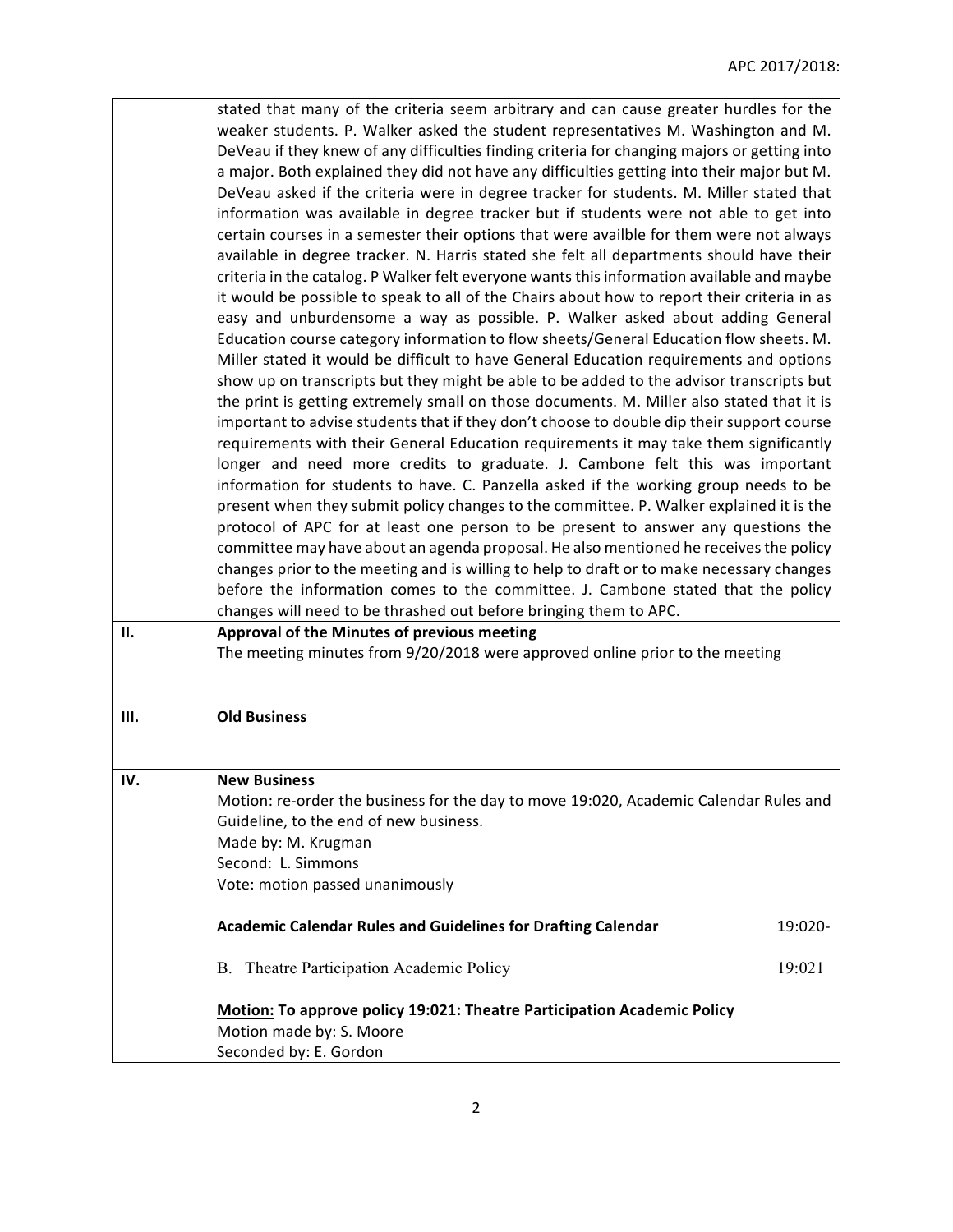Overview: P. Sampieri discussed that previously the required theatre participation hours were confusing to students; in the proposed revised policy one hour equals one point and students need fifty points. The amount of work required of students has not changed. He told the committee that much of the change in this policy is language to make it clearer for the students to understand the requirement. P. Walker asked that the requirements for each semester be explained in the first paragraph clearly so students will know what they need to take each semester. P. Walker then asked if their were any additional questions or comments. The committee asked the following changes/corrections be made for the sake of clarity:

1) The beginning of the last sentence of the third paragraph should state: "All theatre majors must begin their initial 100 Theatre Participation Points by specifically serving …"

2)  $1<sup>st</sup>$  paragraph second line when discussing experiental experiences: the "is" should be changed to "are."

3)  $2<sup>nd</sup>$  paragraph clarification is needed on the section that discussed "poorly done jobs will get less points." P. Sampieri agreed to the deletion of the phrase: "a poorly done job will merit less.

Vote: motion to approve the proposal as corrected passed unanimously

**BA/M.Ed. and BS/M.Ed. Progression and Intervention Policy 19:132**

## **Motion: to approve the BA/M.Ed. and BS/M. ED. Progression and Intervention Policy**:

Motion made by E. Castillo Seconded by B. Martini

Overview: presented by F. Pomerantz School of Education. She stated this policy was needed because their current policy allowed students who failed a prepracticum experience to progress in the program without any assessment or intervention by the program. F. Pomerantz explained that in the 4+1 program students' pre-practicum experiences lead up to their senior practicum and are supposed to develop the necessary professional behaviors required. This policy clearly articulates the guidelines to move forward from one part of the program to the next. The policy states that if a student is not performing at the appropriate level on a pre-practicum and assessment occurs and the student may be asked to take an intervention semester to work on skills and behaviors prior to moving forward in the program. J. Cambone stated that all students in the program have a holistic written report completed on them so they can work on the skills and behaviors needed to succeed. M. Miller asked if this applies to the Secondary programs as well. F. Pomerantz responded yes. M. Washington asked if students have to leave the program if they don't pass a pre-practicum; F. Pomerantz explained that students will go on an intervention semester to improve their skills and behaviors and if they don't improve they can be put on another interventions semester, be dismissed or be asked to change their program. J. Cambone reminded the committee that all education students are dual majors. He explained that faculty are involved in the benchmarking assessment and assessment of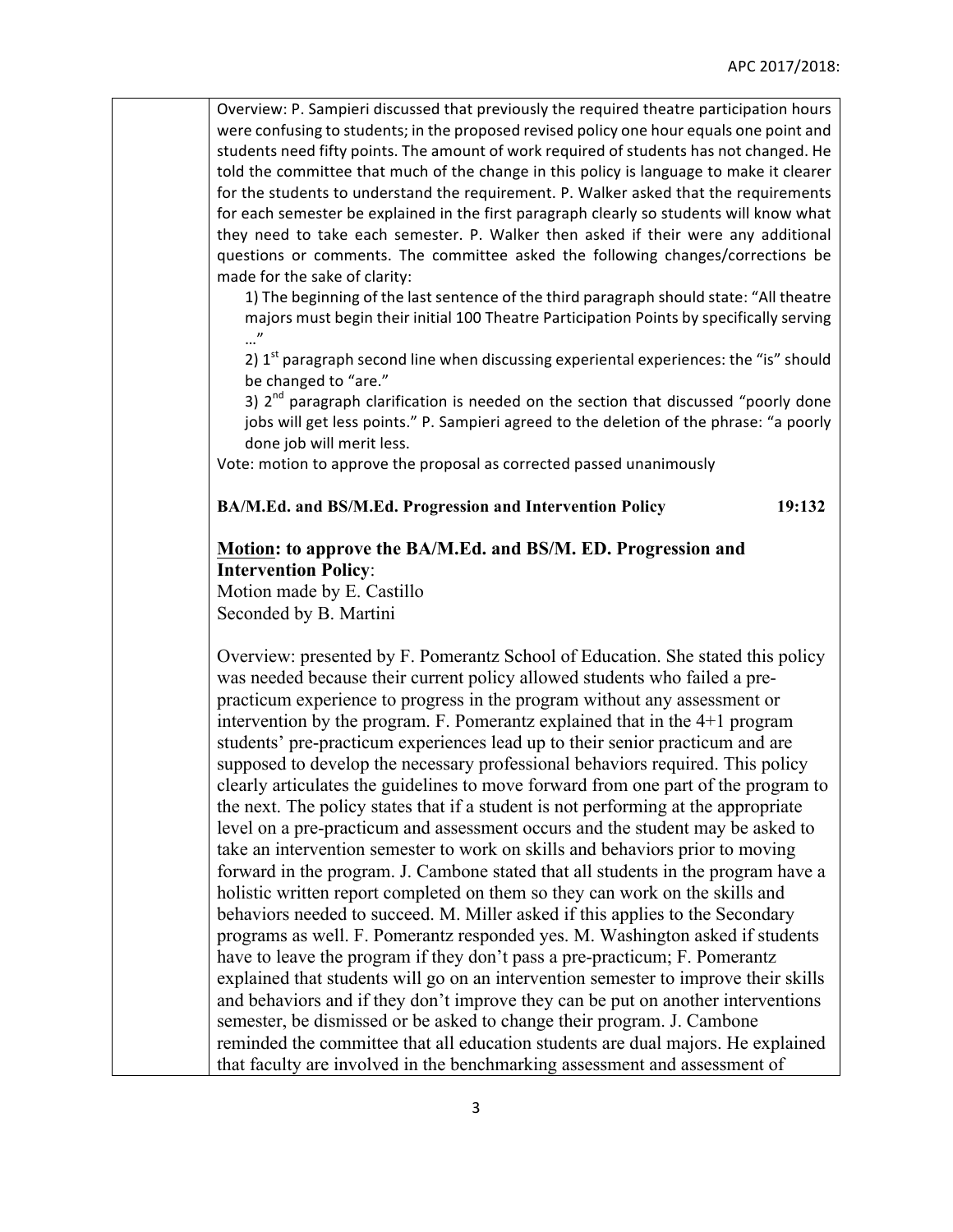professional disposition; faculty go out into the field to assess student performance and give feedback, and the faculty have weekly student engagement meetings to discuss student progress. N. Harris and F. Pomerantz explained the new policy will not be adding a huge new amount of work, faculty are already doing this work. The policy will give them the teeth to make students who need to work on their skills and behaviors do so before they progress in the program. C. Orelup pointed out that the word "must" needs to be deleted from the first sentence of paragraph 1 (last paragraph on the first page of the proposal). P. Walker asked the School of Education to clarify where the proposal will appear in the catalog. School of Education representatives promised to do so. M. Miller asked if the policy could include a statement that clarifies that it applies to all students in all Education programs. J. Cambone stated he will add a second sentence that will list all of the relevant programs. L Simmons asked about the statement that says multiple grades. M. Krugman stated that there were multiple inconsistencies with indentation of paragraphs. P. Walker asked if they wanted to put some of the rationale given in the proposal in the catalog. J. Cambone stated he did not feel the policy needed to include the rationale. P. Walker asked if the committee trusts the stated changes will be made and to vote on the motion contingent upon the inclusion of changes and corrections or whether the committee would want a revised policy proposal resubmitted. Consensus was to vote to approve contingent upon inclusion of the changes.

The School of Education, subsequent to the meeting, supplied the catalog location for the proposed policy: immediately after the "LifeSpan of Licensure Courses" subsection and immediately before "Policy for Students Who Do Not Complete the Fifth Year of the 4+1 Program in Education" subsection

Vote: motion to approve the proposal contingent upon corrections and indication of catalog location passed unanimously with one abstention.

**Safe Medication Administration Test Policy 19:133**

## **Motion: to approve the School of Nursing Safe Medication Administration Test Policy**

Motion made by: S. Moore Second: S. Mana

Overview: C. Orelup explained the policy. She stated that basic math skills are required to be able to competently give medications and that the policy contains four main changes. First the name change of the policy to safe medication administration instead of Math testing policy helps clarify the need for this policy and allows the Nursing program to put additional types of questions on the exam that are related to safe medication administration and are not math related. Second this policy increases the benchmark grade to 90% on the test for NSG 212 and 320 but then ups it to 100% in the second semester of their junior year and senior year. BSN to RN enter at the 200 level which will stay at 90% all others will move to 100%. Third only the first take of the exam will be part of the grade even though students can re-take the exam to reach the 90 or 100%